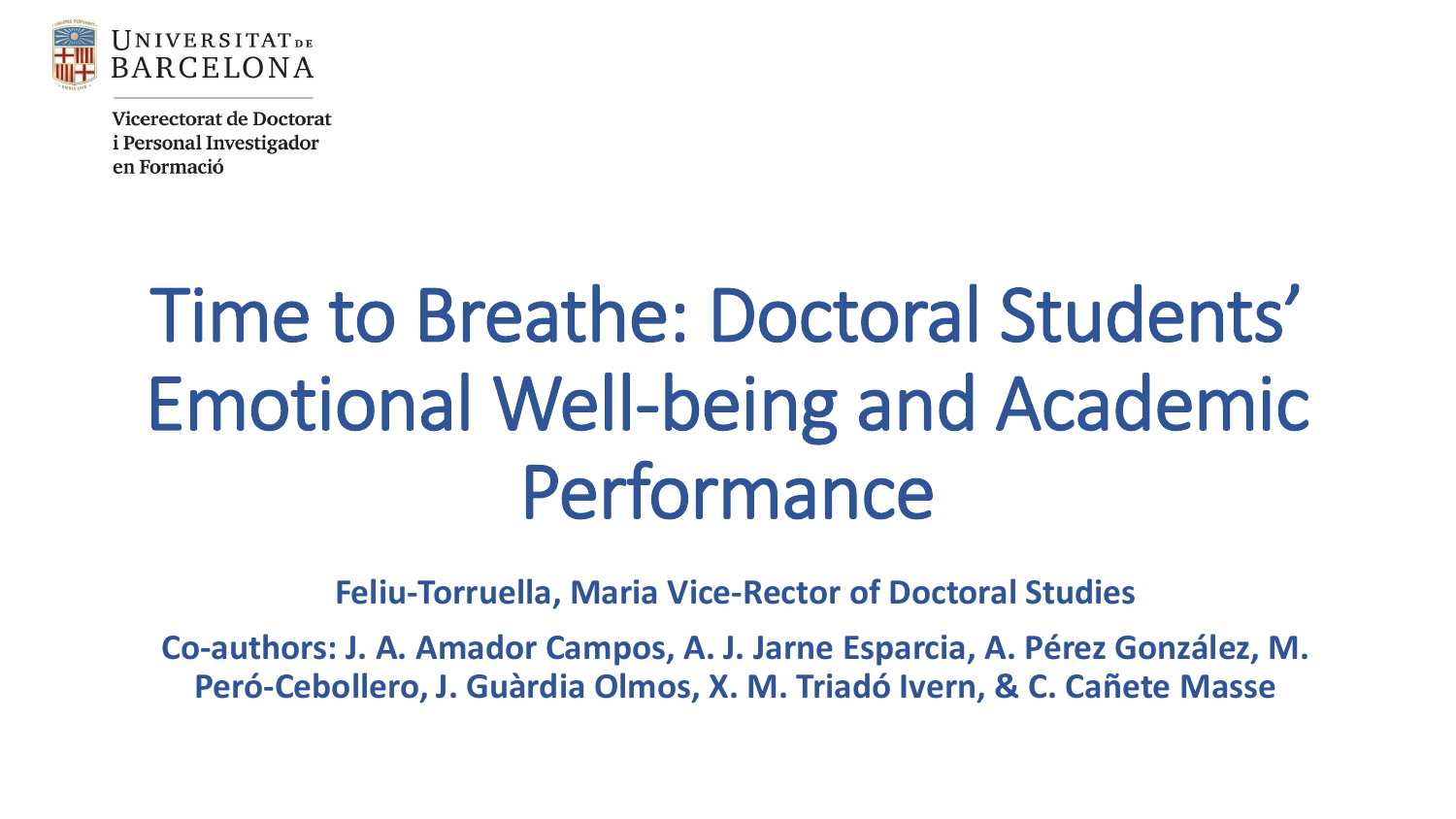

#### Background to the research

- 1) In the last few years, **interest in doctoral students' emotional well-being and mental health has grown substantially**
- 2) Doctoral students are involved in a dynamic characterized by a **high workload**, frequent **assessments**, **pressure to publish** in competitive journals, **economic & employment precariousness** and an **uncertain future**.
- 3) Mentorship and thesis **supervision** has a great influence on the well-being of doctorate students

(Guthrie et al., 2017; Levecque et al., 2017; Nature: 20 April, 2017, Nature, 29 March, 2018; Nature, 06 May, 2019; Schmidt & Hansson, 2018; Walker, 2015; Woolston, 2017).



Source. The Graduate Assembly Graduate Student Happiness & Well-Being Report 2014. University of California, Berkeley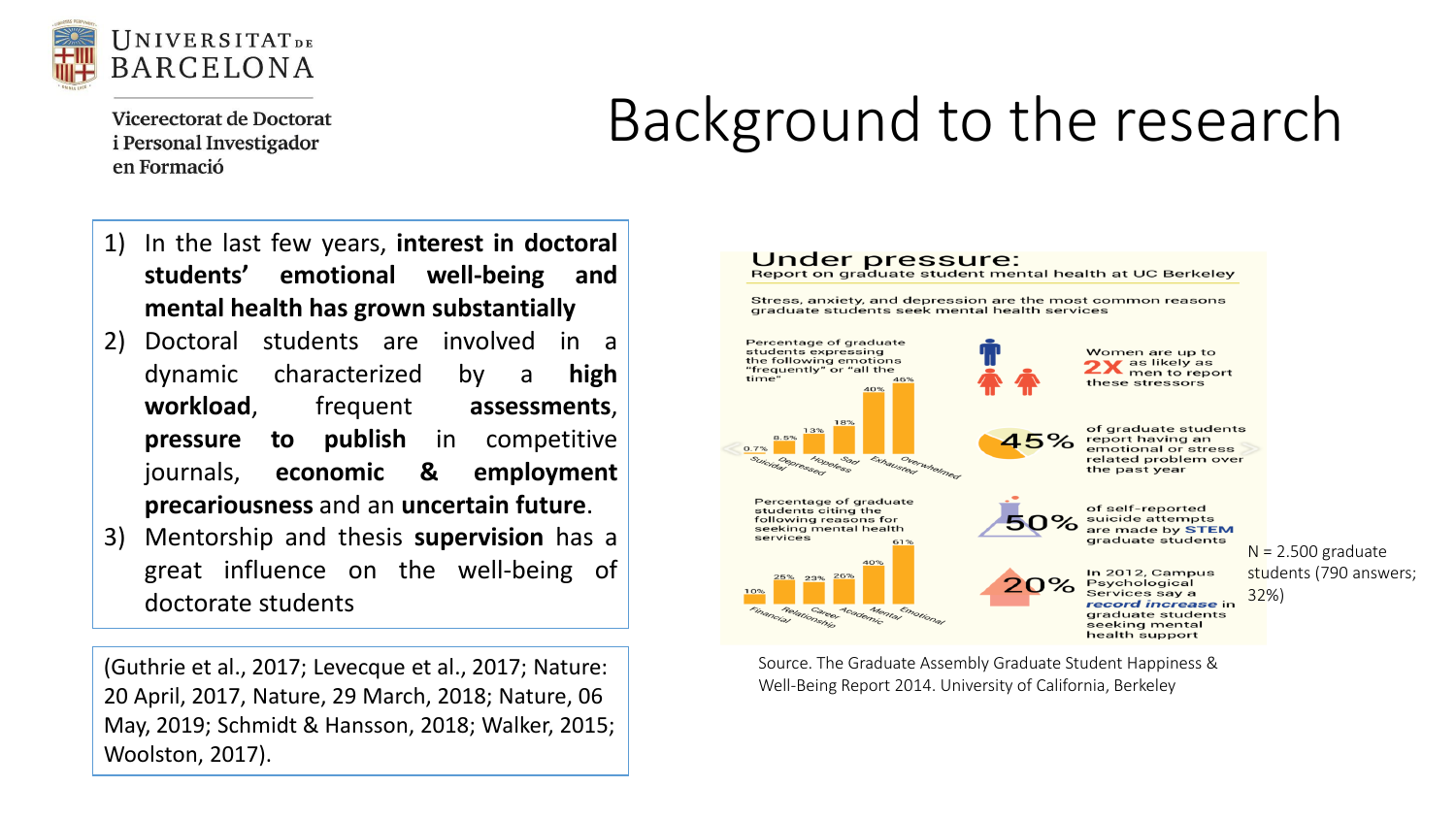

## Background to the research

**1) Symptoms of anxiety and depression** are a frequent cause of **difficulties in concentrating** at work and when **making decisions**, and have an important influence on the **performance** of doctoral candidates.

2016 Graduate Student Well-Being Survey. General Report. University of California, San Diego

Significant **correlations between satisfaction** (+) **commitment to studies** and **academic performance** and (-) **with symptoms of depression**.

Sample: 1.596. Answers, 750; 50% men; 48% women.



2) The **prevalence of these symptoms** in doctoral candidates **is higher than** in community population.

The University of California Graduate Student Well-Being Survey Report. May 2017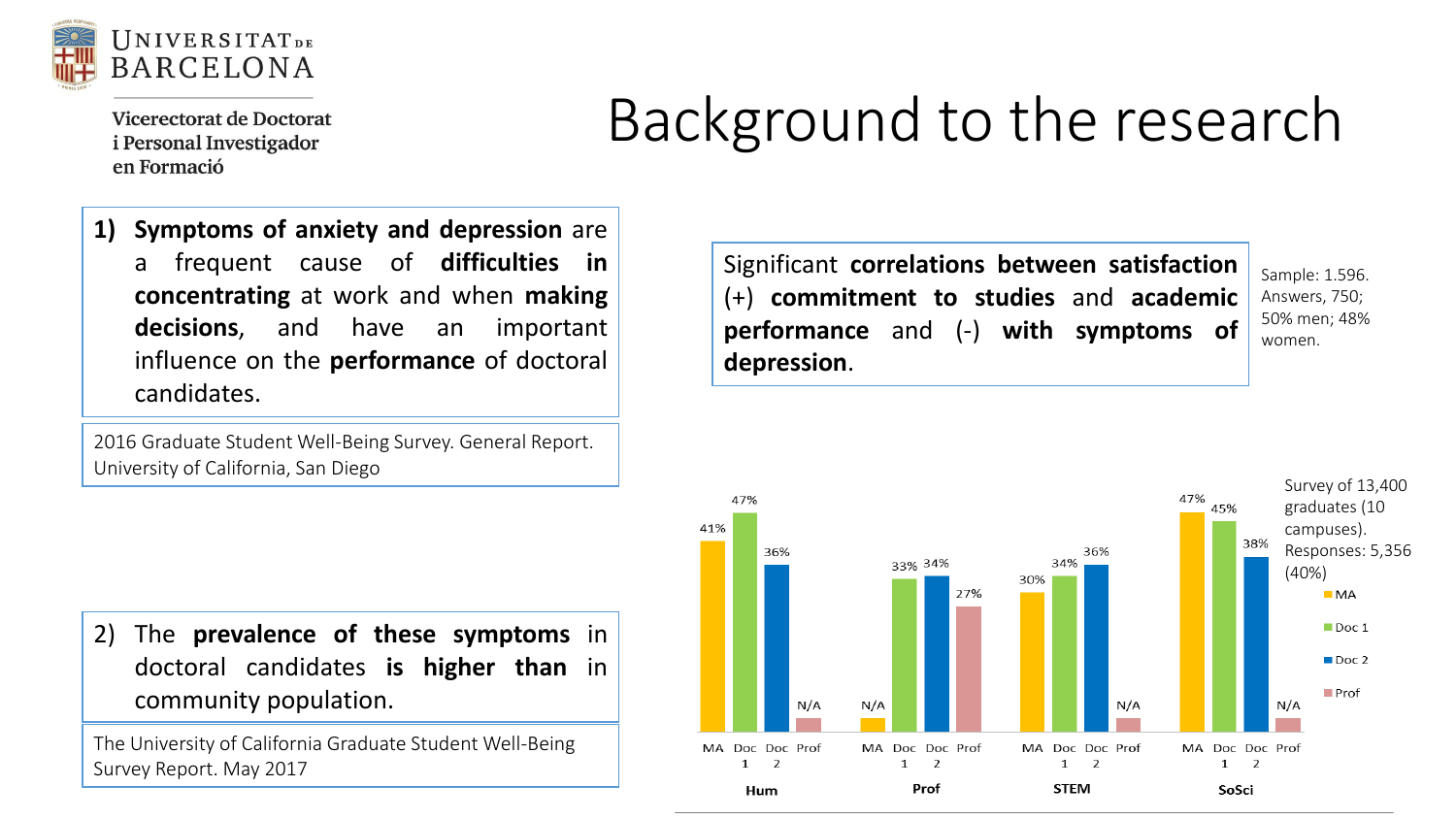

## Aim of the research

- It is an institutional initiative, launched in 2018 (before the COVID-19 pandemics), aimed at assessing and launching, if it were needed, an action plan
- The whole process: participation in the study, preparation of the questionnaire and data [processing,](http://www.ub.edu/comissiobioetica/en) complies with the RGDP and has been endorsed by the UB's ethics committee
- Participation in the survey was on a voluntary basis
- 1) To analyze the **relationships** between difficulties in **concentrating** and **taking decisions** and **the writing** of the doctoral thesis, its **supervision**, and the **psychological symptoms** in a group of doctoral students **at the University of Barcelona** (UB).
- 2) To set up an **initial "snapshot" to assess** whether the reality at the UB was similar to that reflected in the literature and…
- 3) Based on the results, **to launch an initial plan of action**.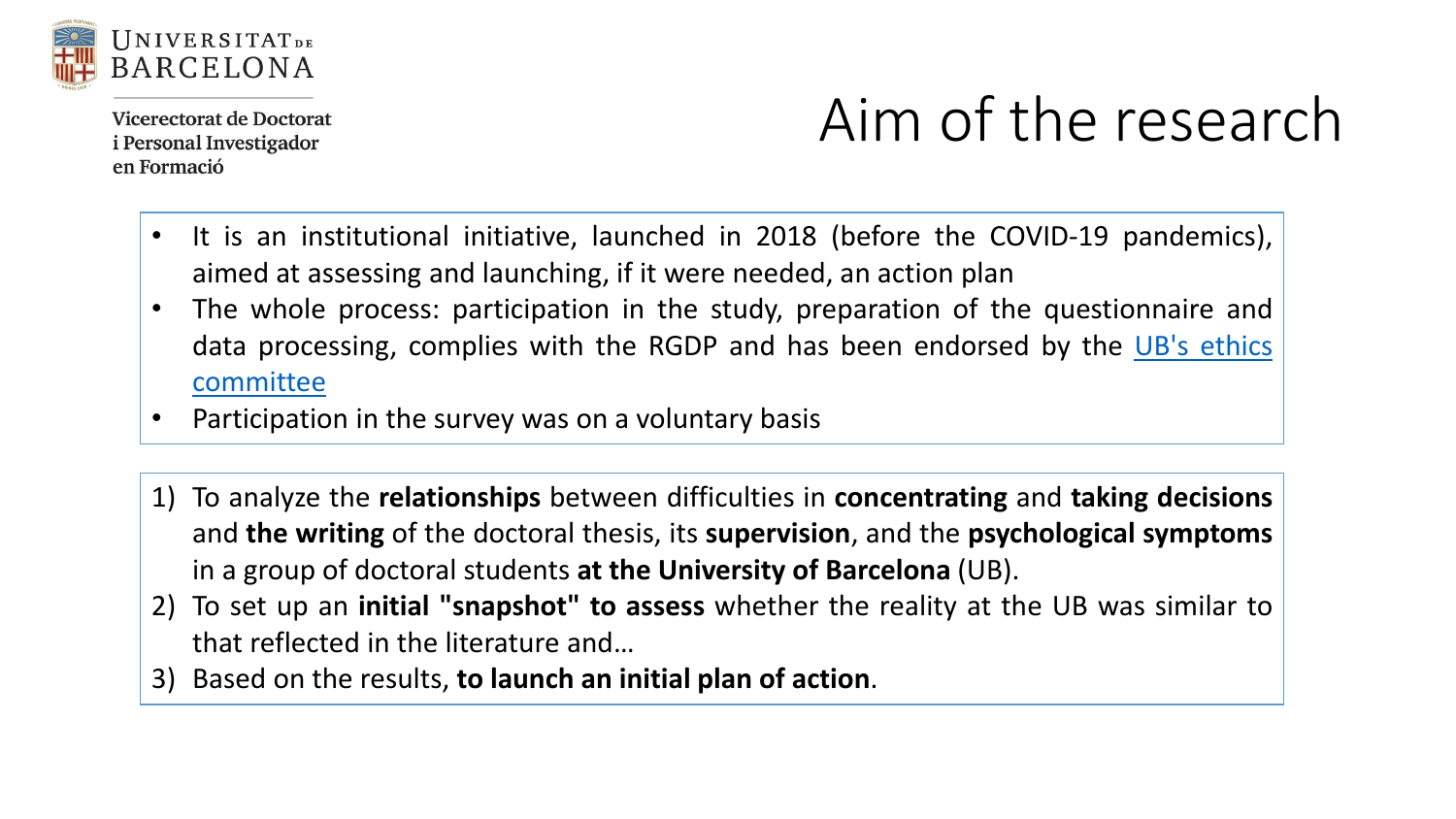

#### Technical aspects

- 1) The sample was composed by 917 doctorate students from the second year onwards (334 men; 567 women; 3 non-binary, 3 others and 10 no answer), which completed a survey about emotional well-being, academic performance and the thesis supervision process.
- 2) Participants were divided in two groups: G1 (n = 405; 44.2%), which present concentration, memorizing and decision-making problems due to mental or emotional difficulties and G2 (n=512; 55.8%), without these difficulties.
- 3) The study presented here is a cross-sectional one, but the followings will be longitudinal. Panel design (Kenny, 1998)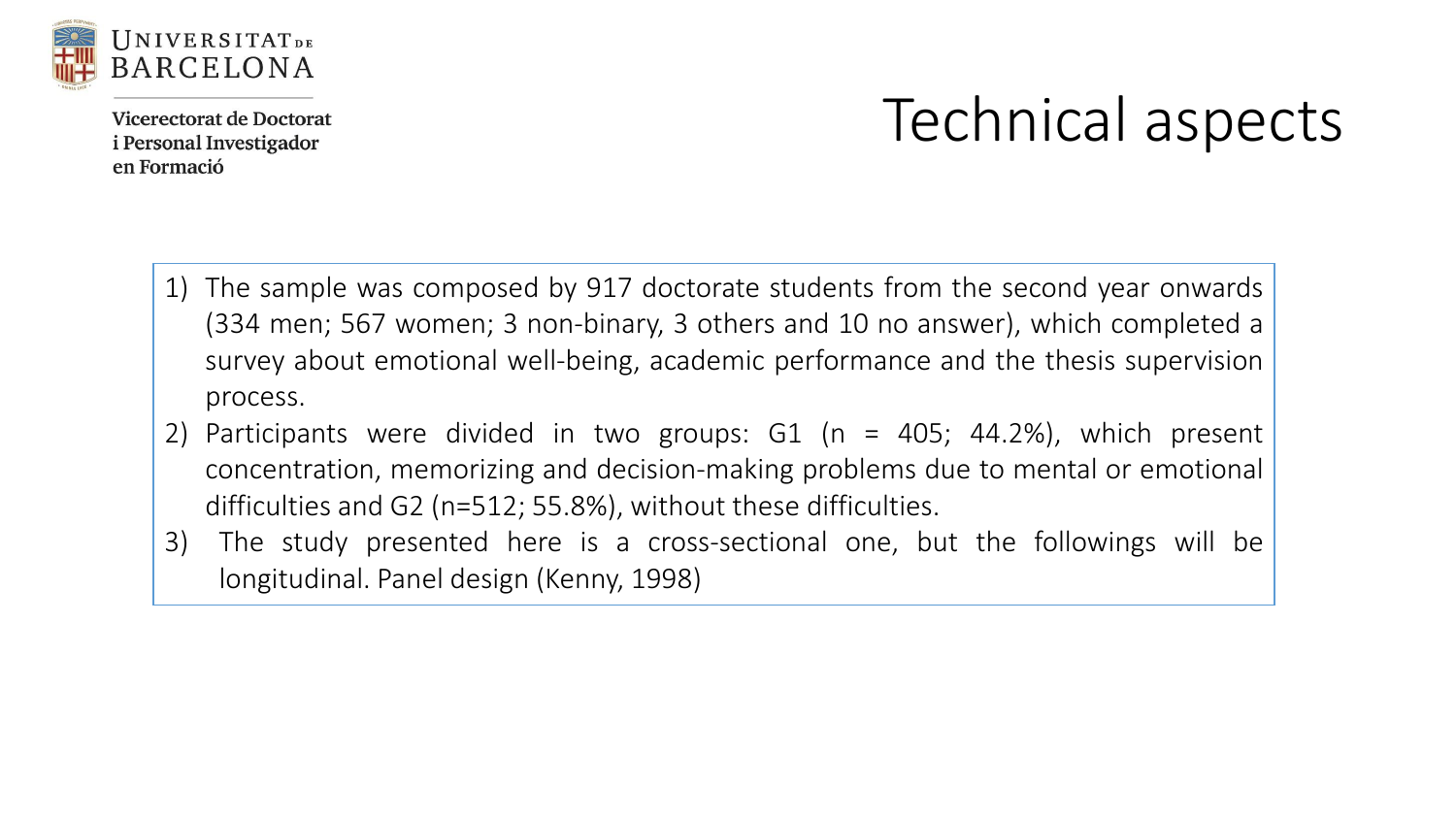

## Study Variables

- 1) Variables under analysis:
	- a) Socio-economic and academic data
	- b) Data related to wellbeing and stress symptoms (Different scales)
	- c) Satisfaction with life (Diener, 1984; Diener et al, 1985; Dienet and Larsen, 1993)
	- d) Life events (own elaboration)
	- e) Anxiety symptoms (GAD7 Scale, Spitzer et al., 2006)
	- f) Depression (Scale CDED-R; Van Dam & Earlywine, 2011)
	- g) Health issues in the last academic year (own elaboration)
	- h) Physical and mental well-being (own elaboration)
	- i) Academic performance and thesis related work (own elaboration)
	- j) Mentoring and thesis supervision process (own elaboration)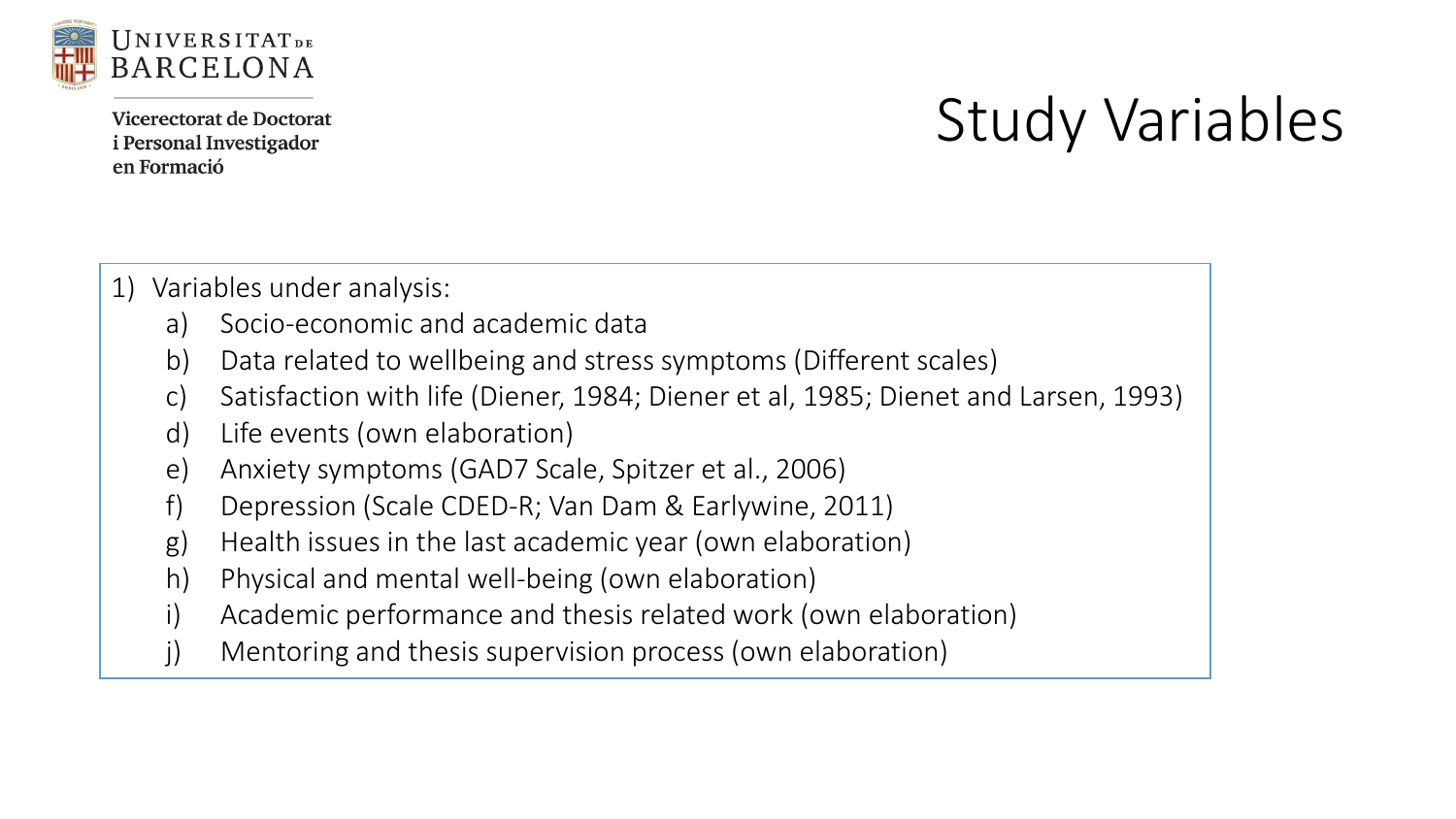

#### Selected results

Academic performance decreases (medium intensity)

Problems of concentration, memorizing and decision-making due to mental or emotional difficulties



Perception of the direction of the thesis has a strong influence on the doctoral candidate (low intensity)

> Problems of concentration, memorizing and decision-making due to mental or emotional difficulties



 $t(899) = 9.16$ ; p < .001; r = .292  $t(797.57) = 5.18$ ; p < .001; r = .180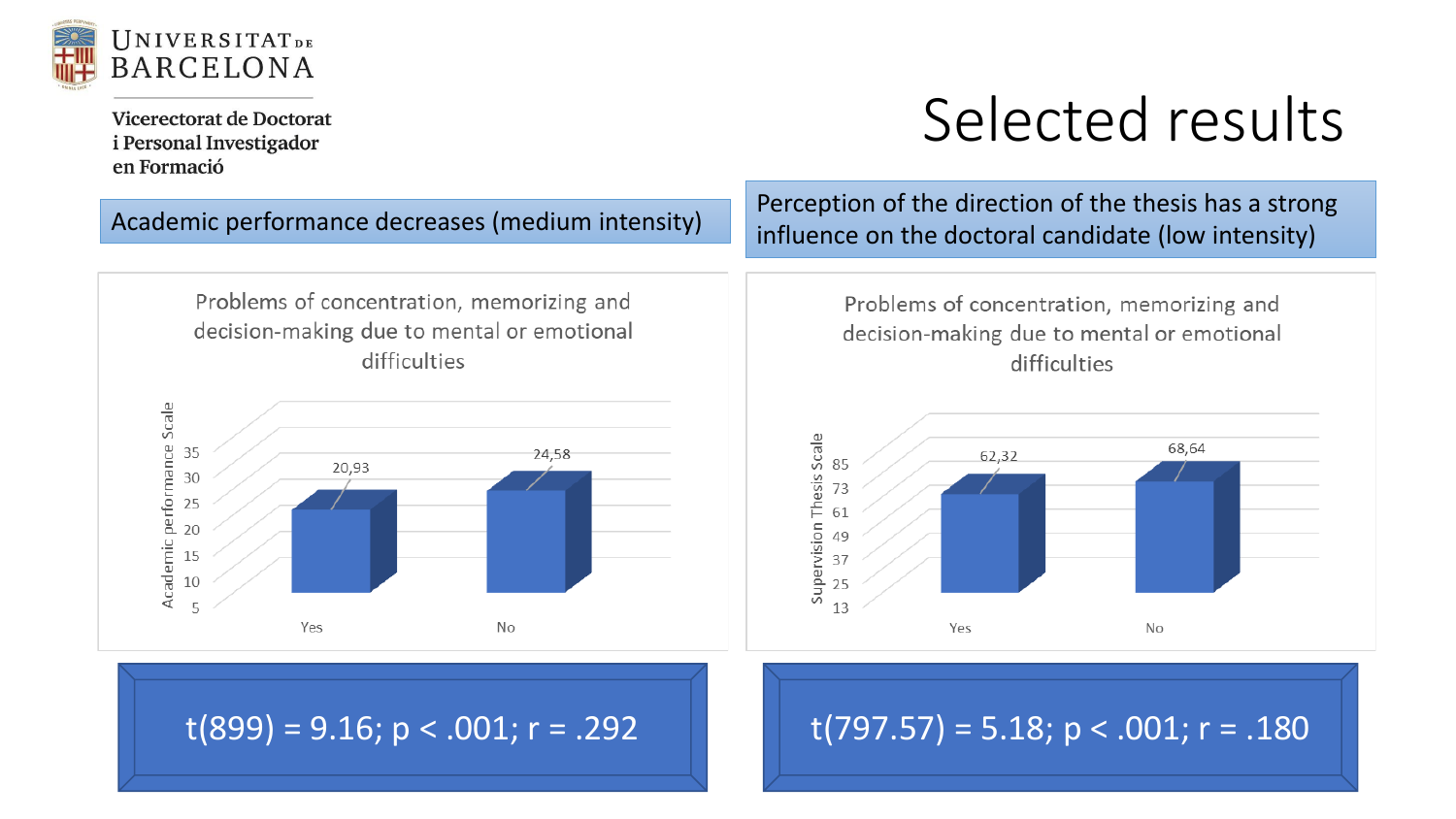

#### Selected results



 $t(646.79) = 16.23$ ; p < .001; r = .538 t(897) = 15.18; p < .001; r = .452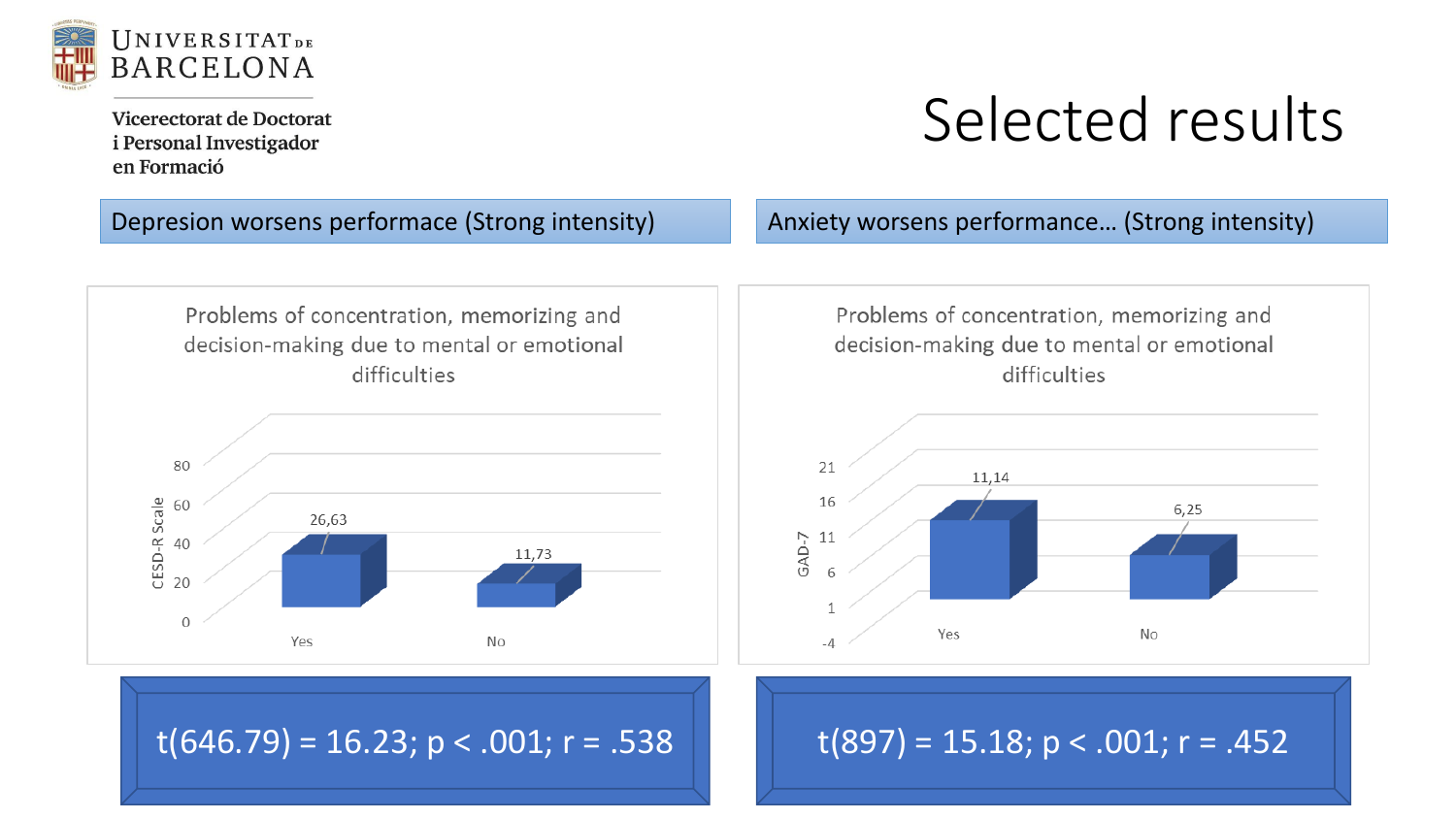

# Conclusions: within a framework…

- 1) University education is a crucial period for the mental health of students, who report higher levels of distress compared to the general population.
- 2) University students showed concerning levels of distress, particularly concerning anxiety, and depression.
- 3) Doctoral students, presented higher percentage of symptoms of anxiety and depression than other graduate students.

UB's cross-section snapshot shows that our reality is quite similar to the one stated in the literature and surveys (Even slightly better…)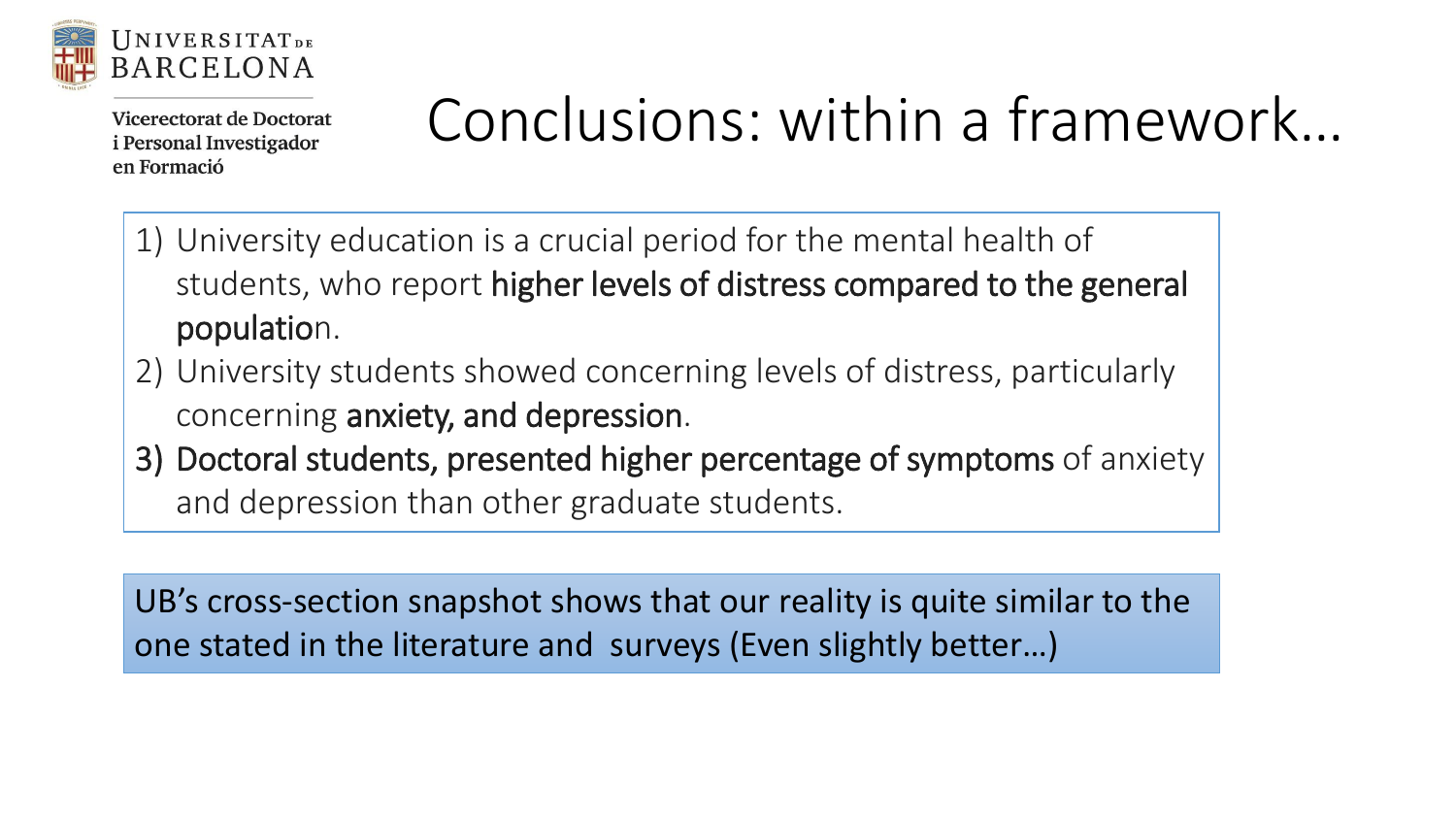

#### Conclusions

1) There are significant positive correlations between satisfaction with studies and academic performance and negative with symptoms of depression.

2) Strong, supportive and positive supervising relationships between graduate students and their PI/advisors correlate significantly with less symptoms of anxiety and depression:

- a. a) in our sample, a 44.2% stated that they had a lot of difficulty concentrating, remembering things or making decisions, due to a mental health problem (G1), compared to 55.8% who did not have these problems (G2).
- b. b) Students in the **G1** group presented:
	- higher scores on depressive and anxiety symptoms than the G2 group
	- lower scores on the scales of academic performance and satisfaction with thesis supervision than G2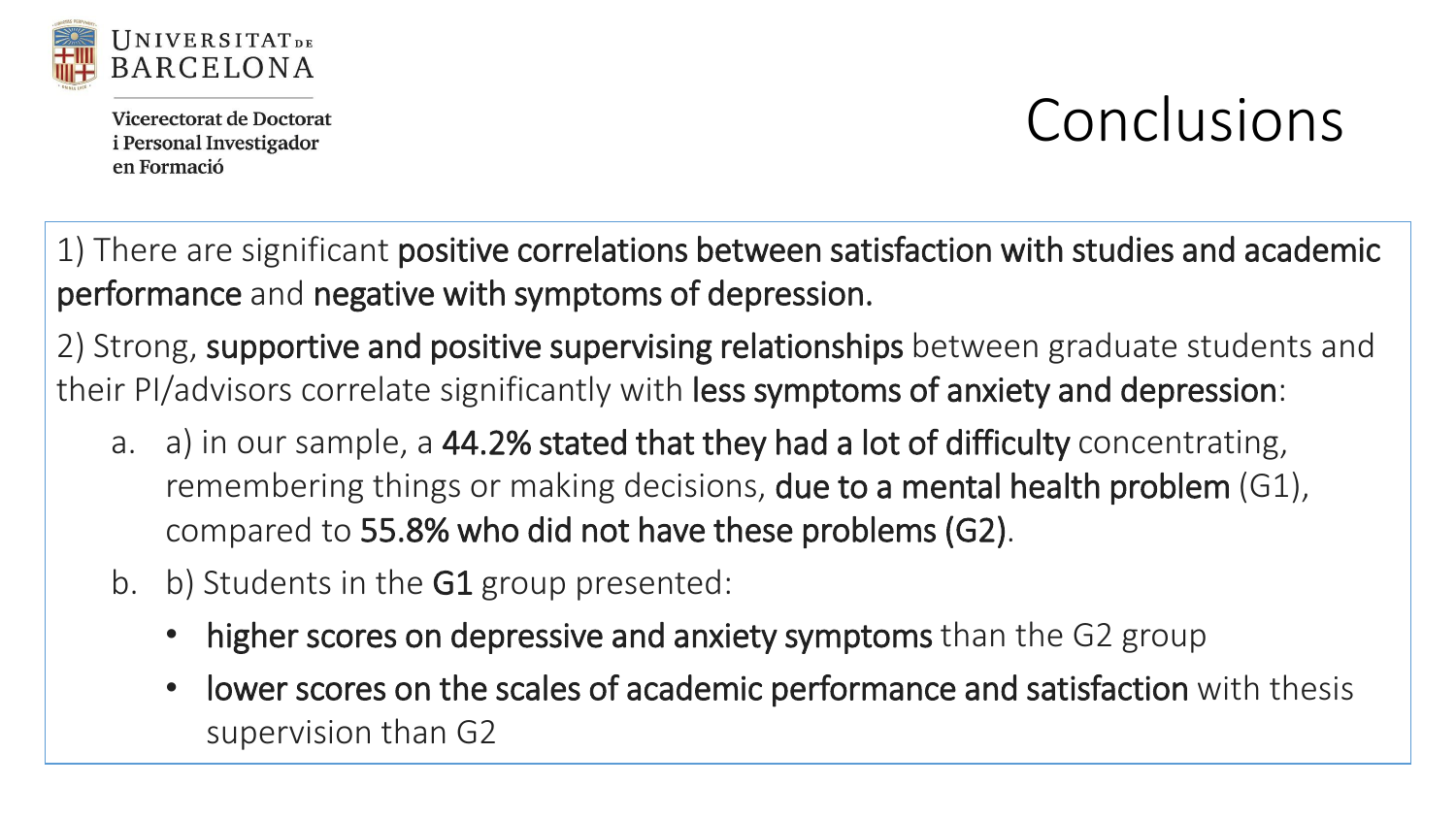

#### Plan of action

- 1) Setting up a training plan
- 2) To draw up a **document of commitment/expectations** between doctoral students and directors
- 3) To grant scholarships to two doctoral candidates to dwell in the University residence hall to act as mentors (Buddy program)
- 4) To renew the Senate of Doctors, to host mentoring programs between young and senior PhDs and PhD trainees.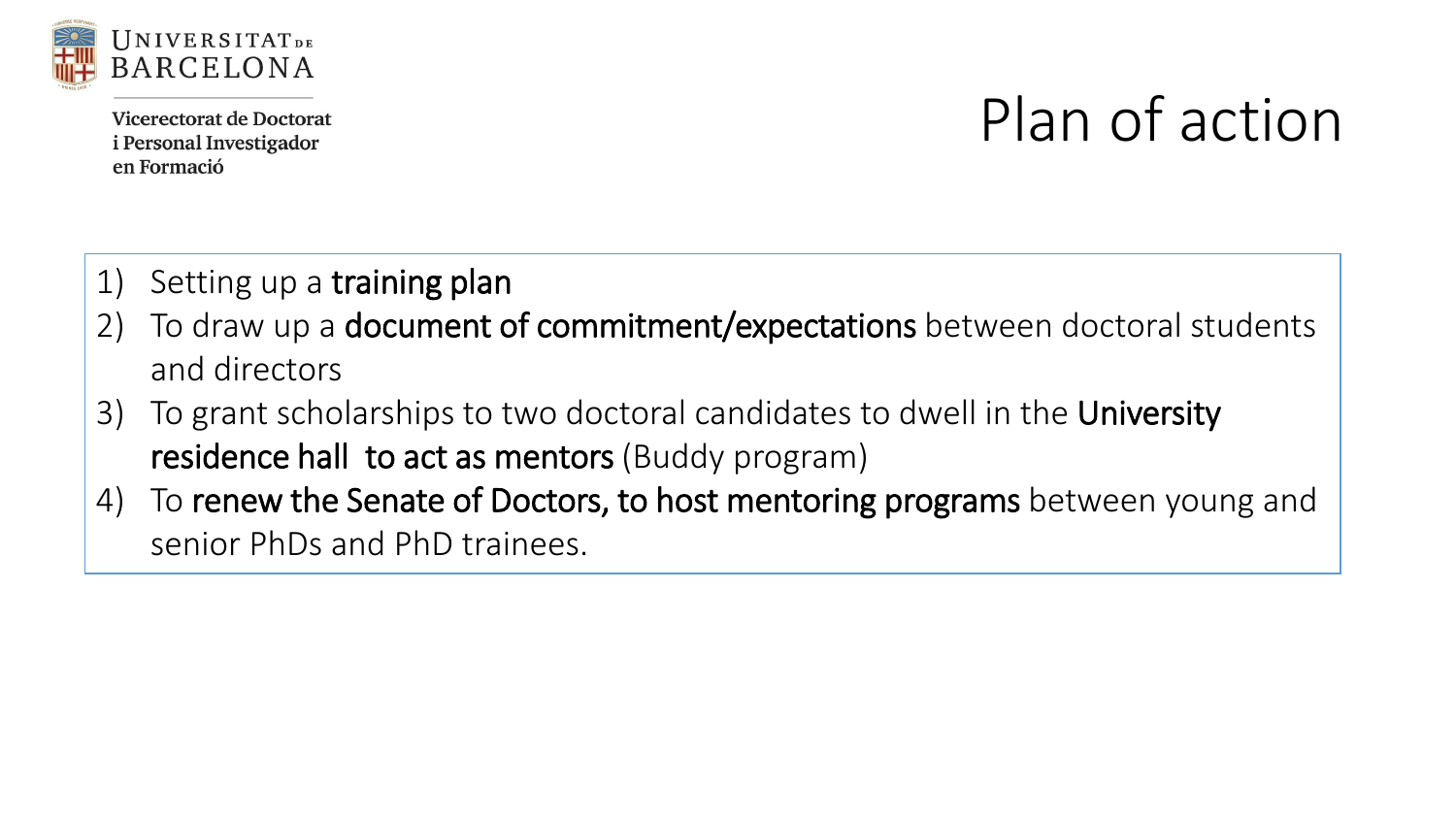

# References (1)

Guthrie, S., Lichten, C., van Belle, J., Ball, S., Knack, A., & Hofman, J. (2017*). Understanding mental health in the research environment*. Cambridge: RAND Europe.

Levecque, K., Anseela, F., De Beuckelaerd, A., Van der Heydenf, J., & Gisle, L. (2017). Work organization and mental health problems in PhD students. *Research Policy 46*, 868–879. doi:10.1016/j.respol.2017.02.008

Nature (2017, 20 April). Mental Health. Degrees and depression. *Nature 544*, 383

Nature (2018, 29 March). Mental Health. Degrees and depression. *Nature 555*, 691

Nature (2019, 06 May). *Mental health in academia is topic of the week at a sold-out UK meeting*. Retrieved from https://www.nature.com/articles/d41586-019-01468-0

Schmidt, M. & Hansson, M. (2018). Doctoral students' well-being: a literature review. *International Journal of Qualitative Studies on Health and Well–being, 13(*1) 1508171. doi: 10.1080/17482631.2018.1508171

Walker, J. (2015, Nov. 12) *There's an awful cost to getting a PhD that no one talks about*. Retrieved from https:// qz.com/547641/theres-an-awful-cost-to-getting-a-phd-that-no-one-talks-about/

Woolston, Ch. (2017). Careers. A love-hurt relationship. *Nature, 550*, 549-552. doi: 10.1038/nj7677-549a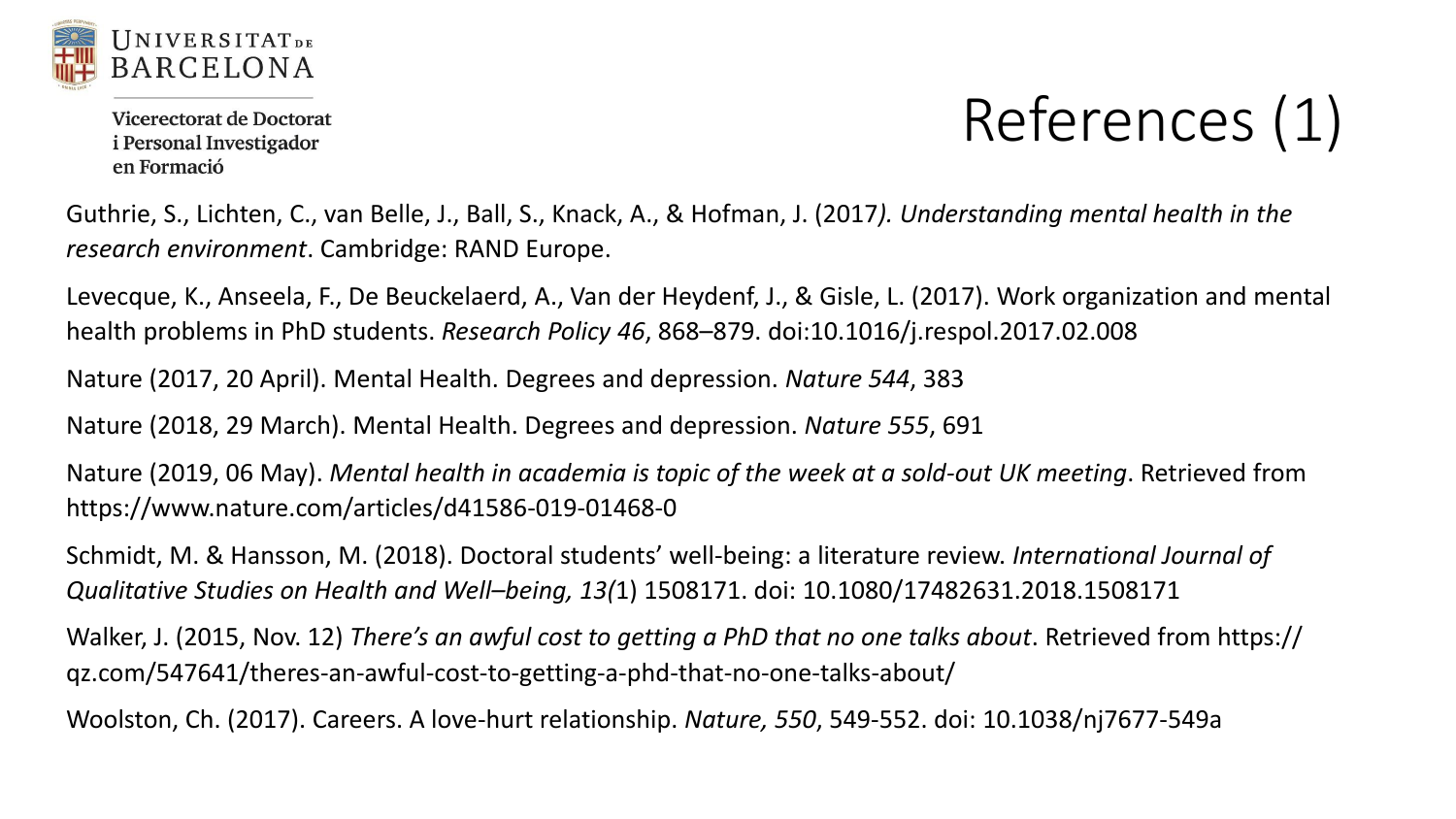

# References (2)

Diener, E. (1984). Subjective well-being. *Psychological Bulletin, 95*, 542-575.

Diener, E., Emmons, R., Larsen, R.J., & Griffin, S. (1985). The Satisfaction With Life Scale. *Journal of Personality Assessment, 49*, 71-75.

Diener, E., y Larsen, R.J. (1993). The subjective experience of emotional well-being. En M. Lewis y M Haviland (Eds.), *Handbook of emotions* (pp. 405-415). New York: Guildford Press.

Kenny, D. (1998). Causal Modeling in Social Psychology, Recuperado de: www.sp.uconn.edu/ ~ps349is1

Spitzer, R. L., Kroenke, K.,Williams, J. B. W., & Löwe, B. (2006). A brief measure for assessing generalized anxiety disorder: the GAD-7. *Archives of Internal Medicine 166*(10), 1092-1097. doi: 10.1001/archinte.166.10.1092

University of California, San Diego (2016). *Graduate Student Well-Being Survey. General Report.* Recuperado de [https://grad.ucsd.edu/\\_files/reports/2016-graduate-student-well-being-survey.pdf](https://grad.ucsd.edu/_files/reports/2016-graduate-student-well-being-survey.pdf)

University of California (2017).*The University of California Graduate Student Well-Being Survey Report*. Recuperado de [https://www.ucop.edu/institutional-research-academic-planning/files/graduate](https://www.ucop.edu/institutional-research-academic-planning/files/graduate%20wellbeing%20survey%20report.pdf) wellbeing survey report.pdf

Van Dam, N.T., Earleywine, M., (2011). Validation of the Center for Epidemiologic Studies Depression Scale-Revised (CESD-R): pragmatic depression assessment in the general population. *Psychiatry Research 186* (1), 128-132. doi: 10.1016/j.psychres.2010.08.018